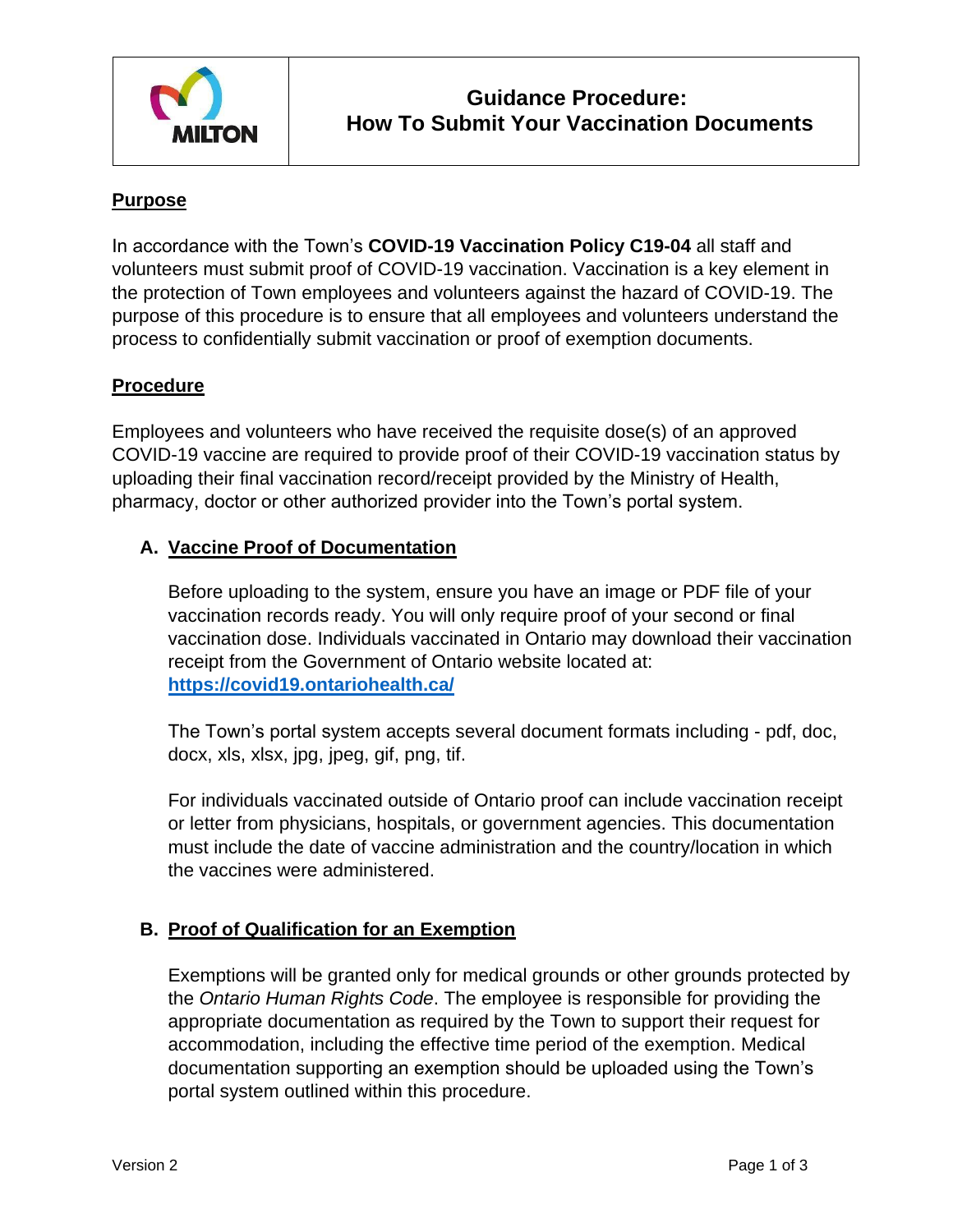

A representative from Human Resources will follow up with employees or volunteers submitting a request for vaccination exemptions after review of the submitted request/proof.

The Town will make reasonable efforts to accommodate employees who are unable to get vaccinated against COVID-19 for reasons protected under the *Ontario Human Rights Code*.

There is no requirement under the *Ontario Human Rights Code* to accommodate a refusal to be fully vaccinated arising from a personal or political belief and/or principles.

# **Accessing the Town's Portal for Proof of Vaccine or Exemption**

To upload your COVID-19 vaccination or exemption documents:

Visit the following URL link: **<https://forms.milton.ca/Staff/Vaccinations>** and follow the directions outlined within the portal.

Confirmation of successful submission will be confirmed at the end of the session in the Portal with the following message (a confirmation email will **not** be sent):

#### | Town of Milton Proof of Vaccine or Exemption continued

Required fields are marked with asterisks (\*)

Thank you.

Your submission has been successfully completed.

# **Alternative Methods of Submission of Documentation**

Employees and volunteers unable to provide an electronic version of proof of vaccination or exemption can provide a printed copy of such in a confidential envelope addressed to Human Resources.